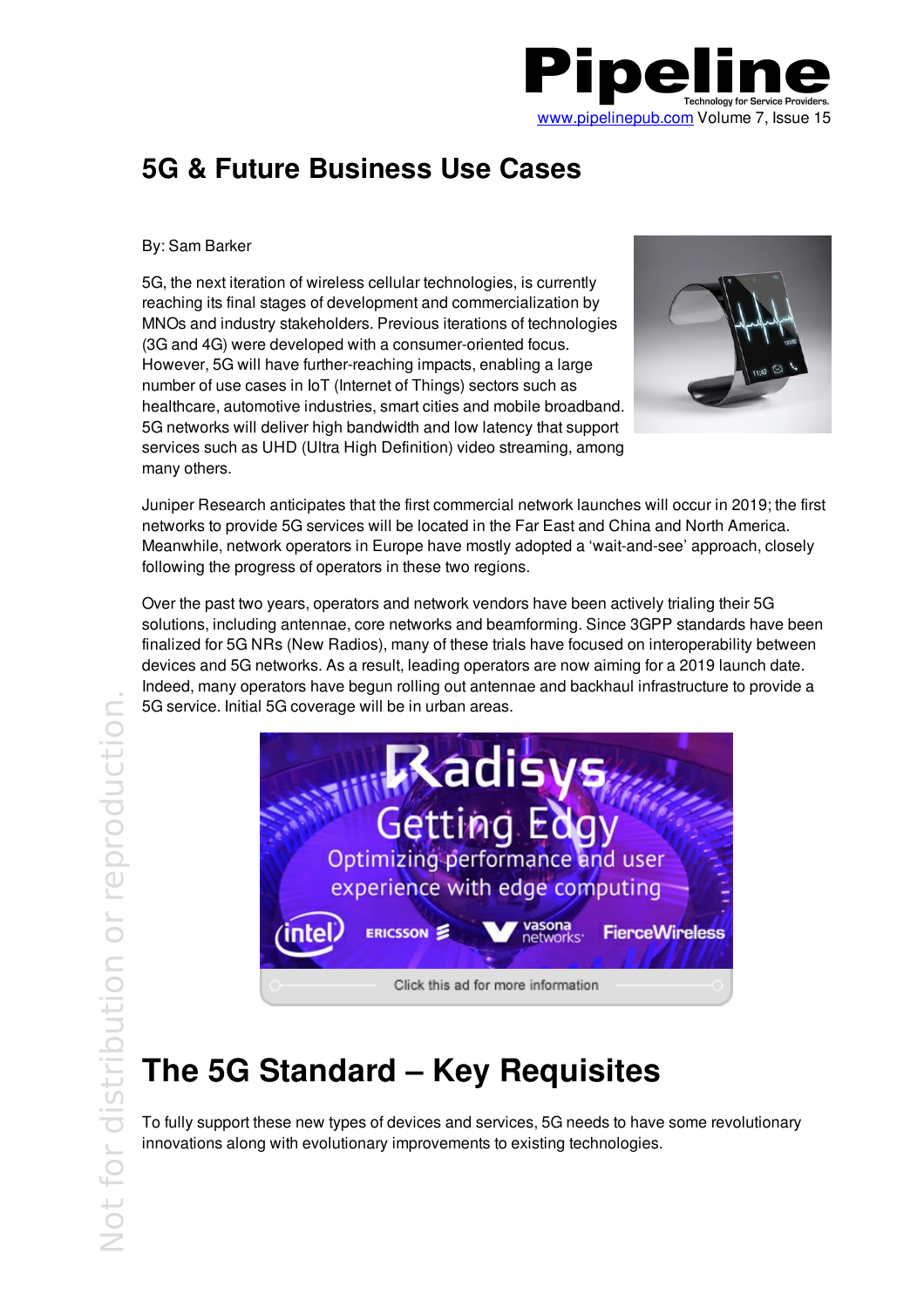| Factor                     | <b>Requisite Deliverables</b>                       | <b>Anticipated</b><br><b>Deliverables</b> |
|----------------------------|-----------------------------------------------------|-------------------------------------------|
| Peak Data Rate             | 1-20 Gbps                                           | 500Mbps-1Gbps                             |
| Latency                    | Sub-1ms                                             | $5-20ms$                                  |
| Average Data Rate          | 10-100 Mbits/s                                      | 250-500Mbps                               |
| <b>Connection Density</b>  | 10.000-1.000.000<br>connections per km <sup>2</sup> | 10.000-1.000.000<br>connections per km2   |
| Spectral Efficiency        | 15-20bits/s/Hz                                      | 75-85hits/s/Hz                            |
| Network Energy Efficiency  | 90% more efficient over<br>LTE                      | 90% more efficient over<br>LTE            |
| <b>Connection Mobility</b> | Up to 500km/hour                                    | 250km/hour                                |

#### **Table 1: Initial 5G Requisites & Anticipated Network Conditions Source: Juniper Research** *(Click to Enlarge)*

The idea of 5G coverage is not as clearly defined as other wireless technologies, as the network will have changeable characteristics at any given location. Network slicing enables operators to manipulate network features to suit the needs at locations at various times. For example, densely populated areas will be provided with high data rates during peak usage times, or ultra-low latency will be introduced to accommodate edge computing use cases.

#### **High Data Rates**

Peak data rate for 5G or IMT-2020 will need to be above 10Gbps. This will be critical to support services such as UHD video streaming, large file downloads and VR applications. While this rate could be the maximum, average data rates between 1 and 10Gbps are expected and required and need to be achievable both indoors and outdoors.

Given the correct network conditions, however, these speeds are achievable on 4G infrastructure. While many operators and network vendors have announced they have achieved above 1Gbps in test conditions, these results must not be considered applicable in real-world environments. Many of these trials involve a single device per antenna, within a small range, and in direct LOS (Line of Sight).

#### **Latency Requirements**

5G also needs to be ultra-low latency, in the sub-1ms rate, which is the delay in end-to-end data transmission. Currently, 4G networks have a latency of 40-60ms, so this will entail a significant improvement in delay rates. As with 5G trials speeds, Juniper Research believes that results for network conditions should be considered a marketing exercise or PoC (Proof of Concept) for 5G rather than an applicable scenario for real-world usage. Compared with 3G and 4G, 5G will emphasize lower latencies in support of low-speed and high-speed services with high reliability and flexibility.

#### **Spectral Efficiency**

This refers to the use of available data bandwidth to transmit maximum information data (bits per second per Hz). Significant improvement in spectral efficiency is required and antenna technologies, such as MIMO (Massive Input, Massive Output), are expected to help 5G.

#### **Energy Consumption and Battery Life**

5G is expected to enable low-cost sensor device networks with up to 10 years' battery life. A reduction in power consumption by the networks is also a fundamental requirement. In the future, 5G radios will provide the necessary connectivity for backhaul infrastructure.

### **Roaming Requirements**

Similar to 4G networks, with a wide range of spectrum that could potentially be used, fragmentation becomes the issue. Not only will this have implications for devices, 5G will also require a globally harmonized band for roaming services.

# **5G Business Models and Ensuring ROI**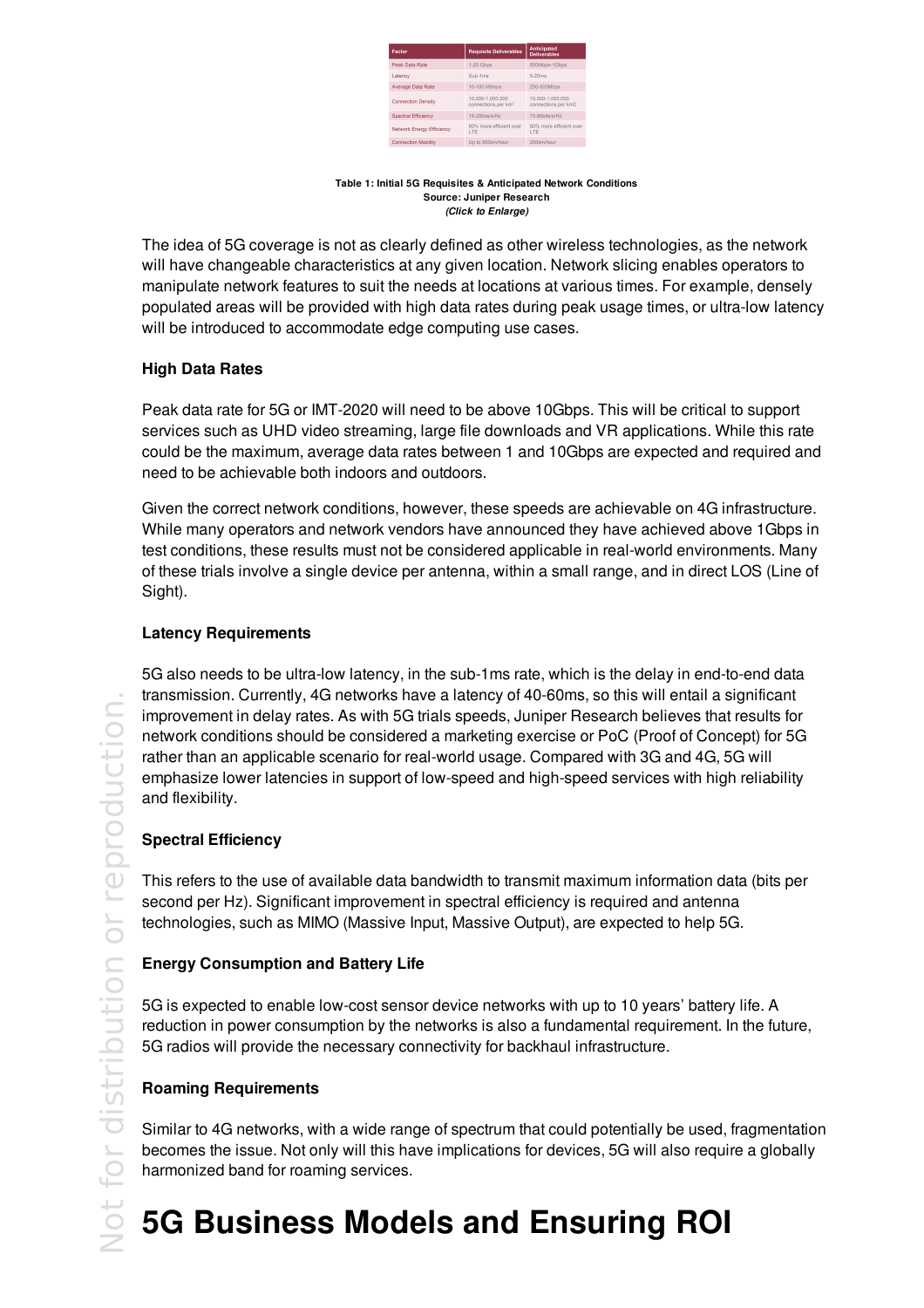Once the total cost of securing spectrum and implementing the necessary tools for a 5G services has been estimated, operators must focus on securing ROI as soon as possible. In order to ensure this, setting correct pricing levels is essential, taking into consideration the specific challenges that each vertical market presents.

### **Opportunities in the IoT (Internet of Things)**

The data-centric mobile world will become increasingly interconnected, leading to a range of opportunities at the infrastructure, device and component levels.

5G will be harnessed by many traditionally 'dumb' devices so they are connected. This will power connected devices, appliances, vehicles and critical developments in smart homes and cities. The impact of the IoT will be far-reaching, built through the widespread deployment of sensors in everyday items. The 'Internet of Things' is the concept of providing a connected digital identity to physical objects and networking those identities and their data together. Analysis of the data that these objects produce aims to improve quality of life, efficiency, create value or reduce costs.

### **5G-enabled New Vertical Market Applications**

The Juniper Strategy Quadrant below illustrates the existing and new applications against the different enabling sectors in the IoT world that 5G will enable.



**Figure 2: Strategy Quadrant: 5G and the IoT Source: Juniper Research** *(Click to Enlarge)*

# **Operator Monetization Strategies**

As noted in our previous edition, ARPU (Average Revenue per User) has been considered the benchmark metric for measuring operator success in terms of billed revenue. The new services discussed in the previous sections are expected to be heavily dependent on a favorable operator service model.

There is both a need and a desire to solve the ARPU problem that network operators are facing; carriers are considering different service scenarios that they could deploy to garner payback from their network license investments.

The challenge here, however, is that as 5G expected to drive a number of connected devices, systems and sensor networks, is ARPU going to be the right factor for measuring 5G? For example, consider M2M verticals:

### **Sector Usage Analysis**

#### **5G IoT Sector Data Traffic Analysis**

As shown in figure 3, automotive 5G connections will generate 68 percent of all data generated by 5G IoT connections. This in turn is driven by the high data generated by future AV (Autonomous Vehicle) systems. Juniper anticipates that a full AV could generate more than 1TB of data per day. Additionally, smart city technologies are anticipated to generate 30 percent of all data by 2025. In